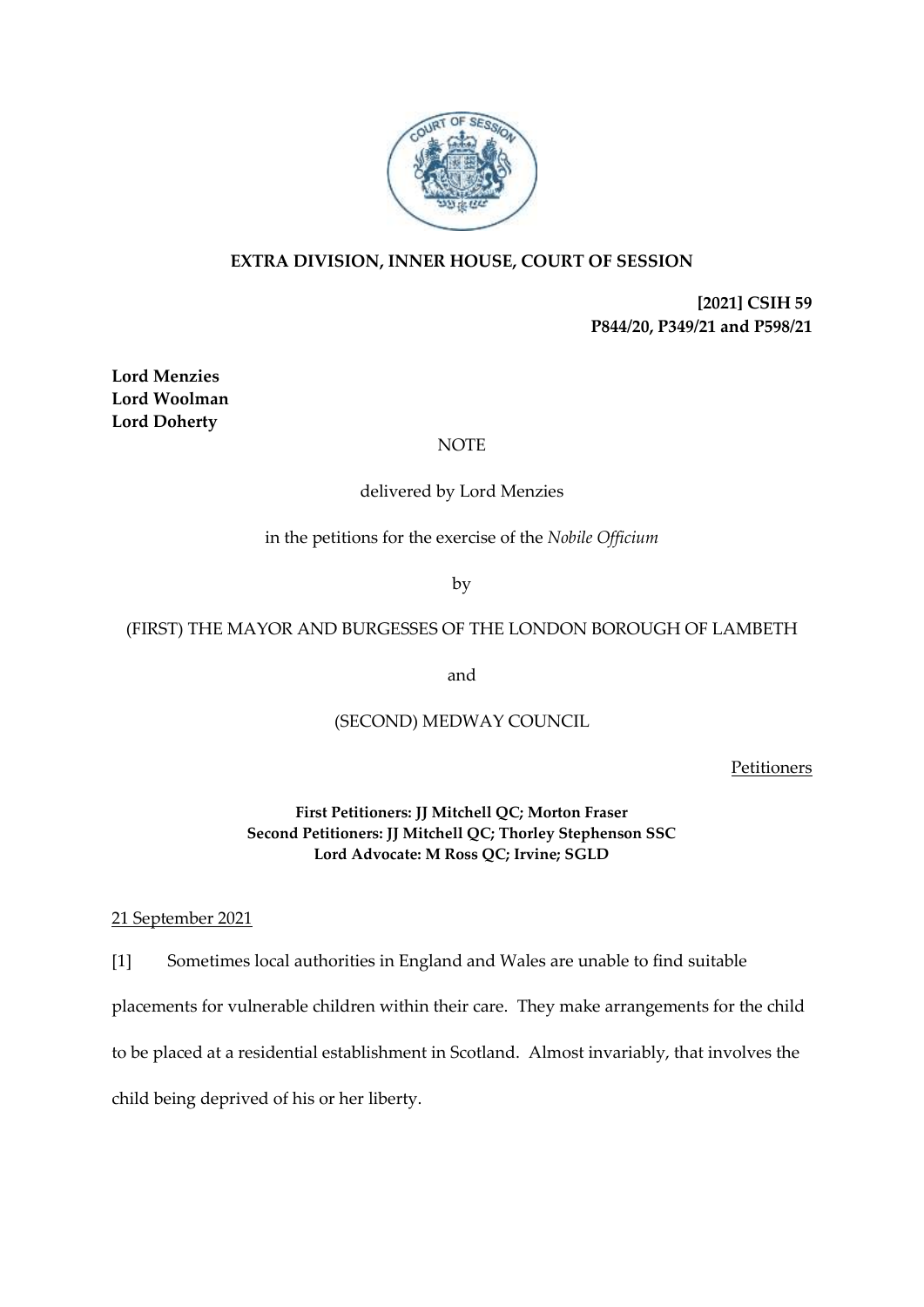[2] Such measures must be authorised by the High Court of England and Wales. It has the primary responsibility for the care and welfare of the child. Because, however, the individual child is resident in Scotland, this court is also involved.

[3] At present there is a statutory lacuna. No legislation covers the recognition of such High Court orders. That is unsatisfactory. To date there have been 22 of these petitions. More are expected.

[4] The *Nobile Officium* is intended for exceptional circumstances, not routine applications. Those representing the Scottish and UK governments have told the court in the past that they were waiting for the decision of the UK Supreme Court *In the matter of T (a child)* [2021] UKSC 35*,* before deciding what statutory provisions were required. The UKSC handed down its decision in *T* on 30 July 2021. We understand that urgent consideration is now being given to filling the legislative lacuna as soon as possible. We regard that as necessary and important.

[5] The purpose of this short Note is to provide guidance to practitioners as to the appropriate procedure to follow in such petitions meantime.

[6] There are three preliminary points. First, each child has their own particular needs and problems. What is appropriate by way of care provision and deprivation of liberty will differ from petition to petition. It will inform the appropriate procedure. The court is not laying down a fixed formula which must be followed in every process.

[7] Second, the function of this court is not to rubber-stamp High Court decisions which are usually taken by a single judge. Whilst it has the primary responsibility for assessing the best interests of the child, our procedures require consideration by three Inner House judges. We also have a heavy responsibility, particularly where the deprivation of liberty of a child is involved.

2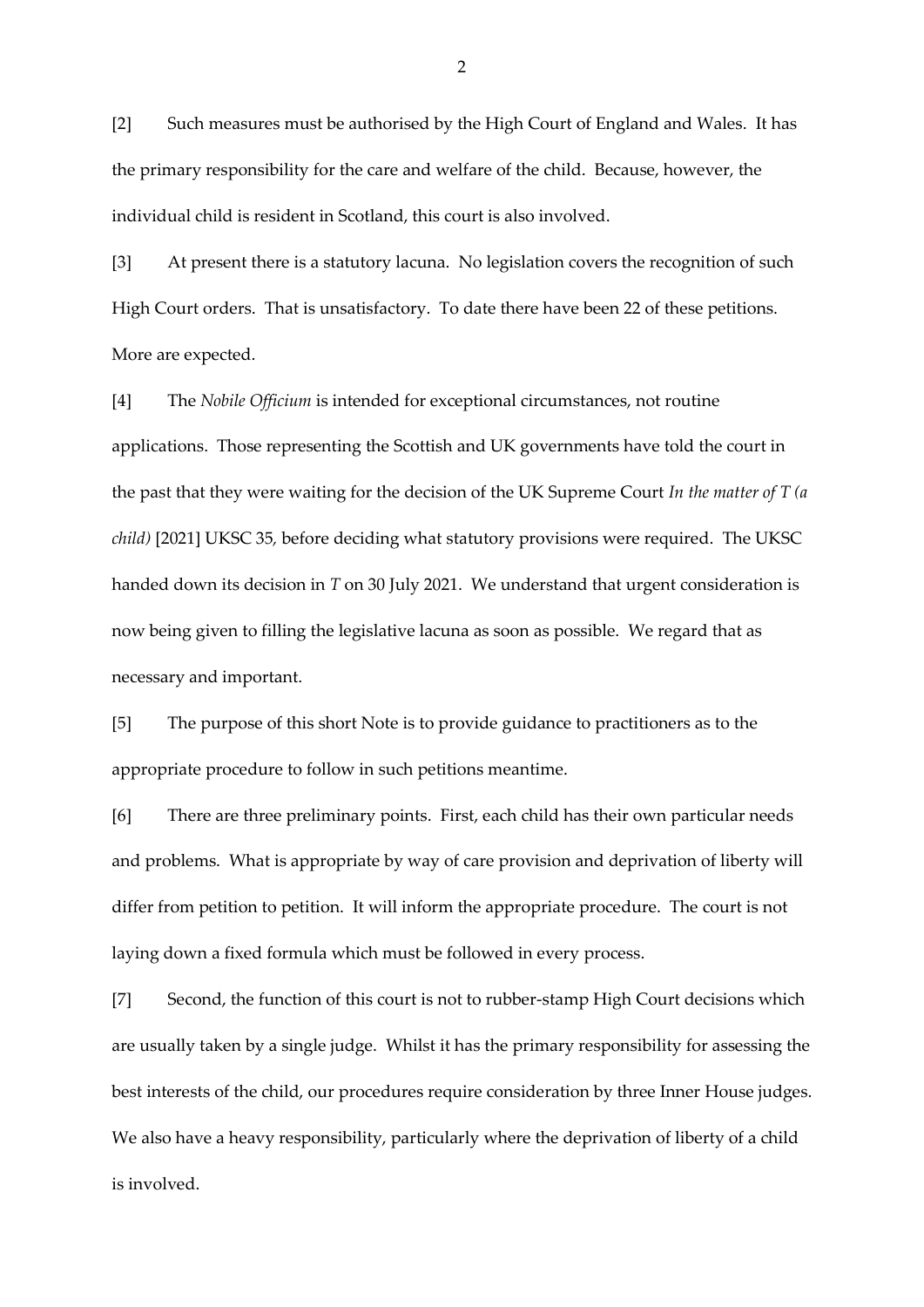[8] Third, all applications to this court must be presented expeditiously. There have been cases in which this has not happened. In one case no petition was presented to this court for a period of more than 7 months after a child was made subject to a placement and deprivation of liberty order in Scotland. That will not do. This court expects petitions to be presented within a very short period after the making of the High Court order. The same applies to applications for variation, revocation or renewal. It is not acceptable that a child should be deprived of his or her liberty in Scotland without the approval of this court.

[9] With these observations in mind, we turn to the practical issues:-

(a) Petitioners should not seek recognition of High Court orders which have expired or been recalled. Retrospective recognition is not acceptable.

(b) This court will not normally grant open-ended orders for the future, or without limit of time. The welfare of a child, and in particular the deprivation of their liberty in Scotland, is a matter of great importance. Circumstances can change quickly. This court must be kept informed as to the present circumstances of the child. Normally the court will not pronounce orders which are effective for more than three months, even if the order of the High Court is effective for a longer period. In such circumstances applicants will require to make application to this court towards the end of the three month period for a further order. At that point the court can satisfy itself that a further order is appropriate. The court will expect to be given brief information as to how the placement of the child is proceeding, and as to the child's welfare. We do not envisage that this exercise will normally involve large files of materials, or even a full updated Social Work Report (unless the particular circumstances of the case require this), but the court will need enough information to enable it to fulfil its responsibilities. In many cases it may be possible for the

3